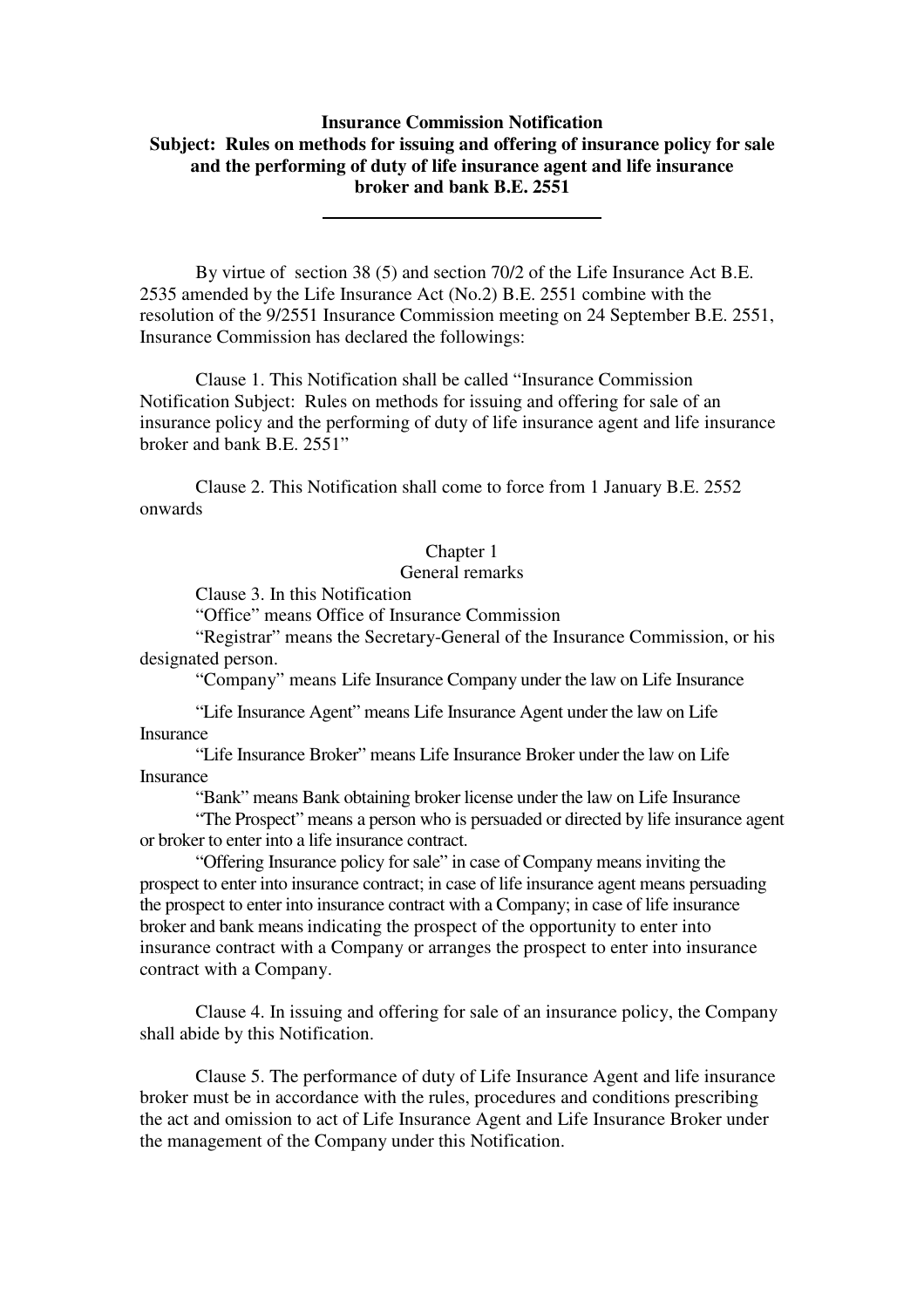Clause 6. Life Insurance Agent, Life Insurance Broker who violates this Notification may cause the Registrar to revoke the license of Life Insurance Agent or Life Insurance Broker, as the case may be, under section 81 of the Life Insurance Act B.E. 2535 amended y the Life Insurance Act (No.2) B.E. 2551.

### Chapter 2

## The issuing of Insurance policy

Clause7. When a Company receives application form together with the premium paid by the prospect, if the Company agrees to insure, the company must deliver the policy containing the correct contents to the insured. Company must attach documents summarizing the coverage, exceptions under the policy to that policy.

In the case of group insurance, the Company must deliver the policy and documents under the first paragraph to the insured or policyholder. The Company must issue to the each covered person or insured member a certificate of insurance together with documents summarizing the conditions, coverage and exceptions under the policy.

#### Chapter 3

The offering of insurance policy for sale

Clause 8. The Company shall manage the Life Insurance Agent, Life Insurance Broker and Bank to offer insurance policy for sale in accordance with this **Notification** 

Clause 9. The Company can offer insurance policy for sale by; 9.1 Offering insurance policy for sale via Life Insurance Agent or Life Insurance Broker

9.2 Offering insurance policy for sale via direct mail

9.3 Offering insurance policy for sale via bank (Bancassurance)

 9.4 Offering insurance policy via other methods apart from 9.1, 9.2 and 9.3 except telemarketing

Part 1

Rules used for the offering of insurance policy for sale via Life Insurance Agent, Life Insurance Broker, Bank or other methods

Clause 10. The offering of insurance policy for sale under 9.1, 9.2 and 9.4, Company must manage Life Insurance Agent, Life Insurance Broker or bank, to act or omit to act according to part 2, part 4 and part 5, as the case may be, and also to act or omit to act the followings:

10.1 Not persuade the insured to cancel other insurance polices in order to purchase new insurance policy.

10.2 Not misrepresent or conceal facts which should be disclosed with the hope to get an insurance contract therefrom.

10.3 Not giving advice which may create misunderstanding or omit to disclose material facts which might create misunderstanding.

10.4 Explain the duty to disclose and not to misrepresent material facts in the application form and the effect of breach of the duty.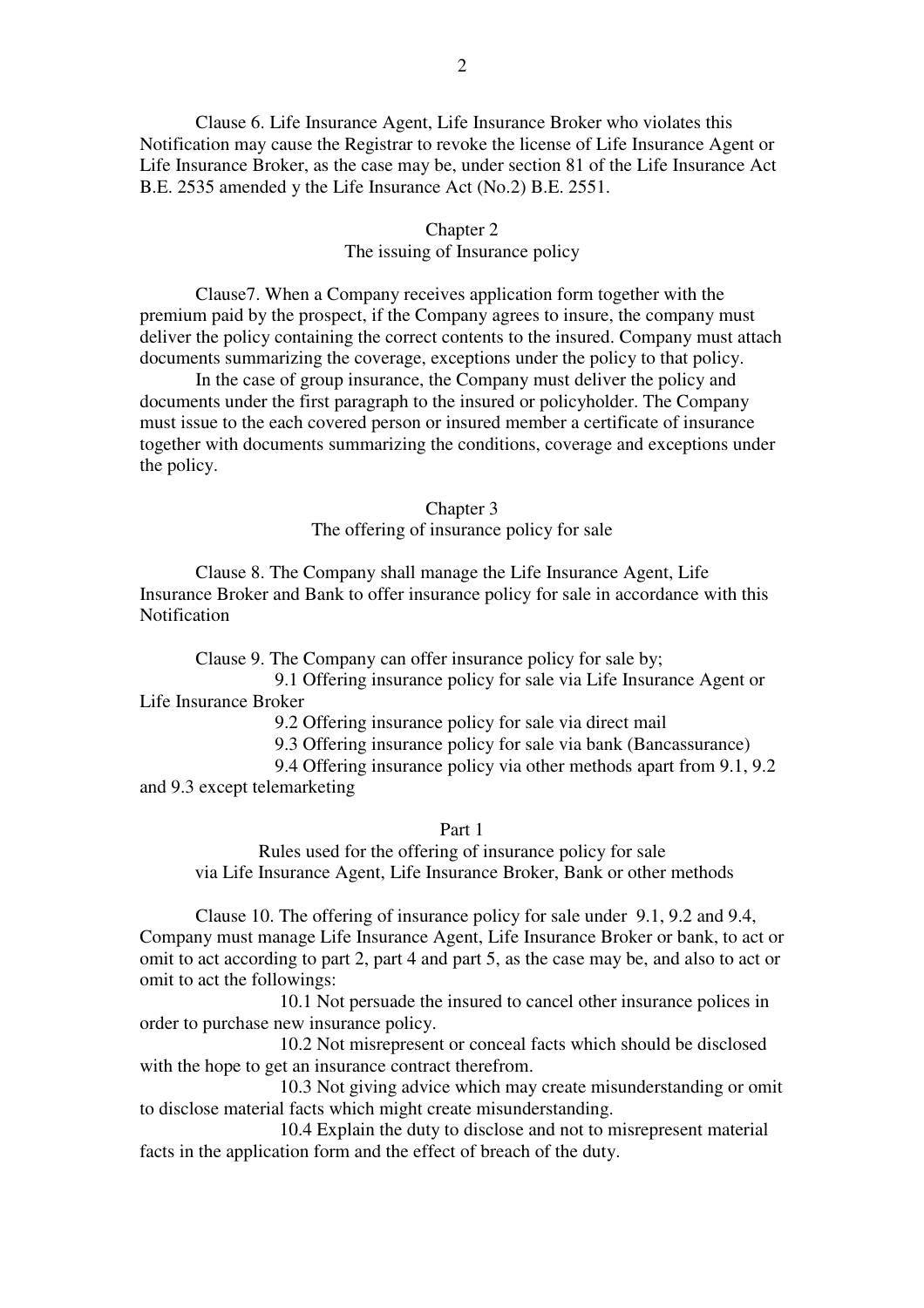## Part 2

# The offering of insurance policy for sale via Life Insurance Agent or Life Insurance broker

Clause 11. The offering of insurance policy for sale via Life Insurance Agent, Life Insurance broker, the Company must manage Life Insurance Agent, Life Insurance Broker to act or omit to act the followings in relation to the offering of insurance policy for sale;

11.1 Inform his name, surname, the company to which he belongs (if any) and present Life Insurance Agent license, Life Insurance Broker license.

11.2 Inform the objective of contact to the prospect. The prospect must be for offering insurance policy for sale only. For this purpose, the use of the words, "deposit" or "cash deposit", instead of the word "paying premium" should be avoided.

11.3 If the prospect clearly declares his intention of not wanting to purchase, the selling must cease immediately no matter when the declaration of intention occurs.

11.4 When the permission to offer insurance policy for sale is granted by the prospect, Life Insurance Agent or Life Insurance Broker must give explanation concerning the offered insurance policy by using sale supporting documents approved by the Company.

11.5 Suggest the prospect to enter into insurance contract which is suitable for his risk and ability to pay premium (Suitability Requirement)

11.6 If the prospect wants to enter into life insurance contract, Life Insurance Agent or Life Insurance Broker must deliver insurance application form to the prospect and let the prospect fill in the application form and signs as proposer by himself.

If Life Insurance Agent, Life Insurance Broker fills in the application form according to the dictation of the prospect, Life Insurance Agent or Life Insurance Broker must fill the prospect's information as dictated or as he knows in the application form correctly. Life Insurance Agent or Life Insurance Broker must read the details in the application form to the prospect again prior to the prospect's signature as proposer.

11.7 Every time Life Insurance Agent or Life Insurance Broker receives insurance premiums, he must issue a Company's document evidencing the Company's receipt of payment.

Apart from abiding by the first paragraph, Life Insurance Broker must present the authorization by the Company's power of attorney.

11.8 When receiving application form and premium from the prospect, Life Insurance Agent or Life Insurance Broker must deliver sale supporting documents filled with all particulars to the prospect together with Company's document evidencing the Company's receipt of payment.

11.9 From the date the prospect deliver application form and premiums to Life Insurance Agent or Life Insurance Broker, Life Insurance Agent or Life Insurance Broker must inform the duration of time the prospect will receive insurance policy or any contact about insurance policy from the Company.

11.10 Life Insurance Agent or Life Insurance Broker must inform the prospect that upon receiving the insurance policy, the prospect has the right to inspect the contents of the policy. If the prospect is not satisfied, he may terminate the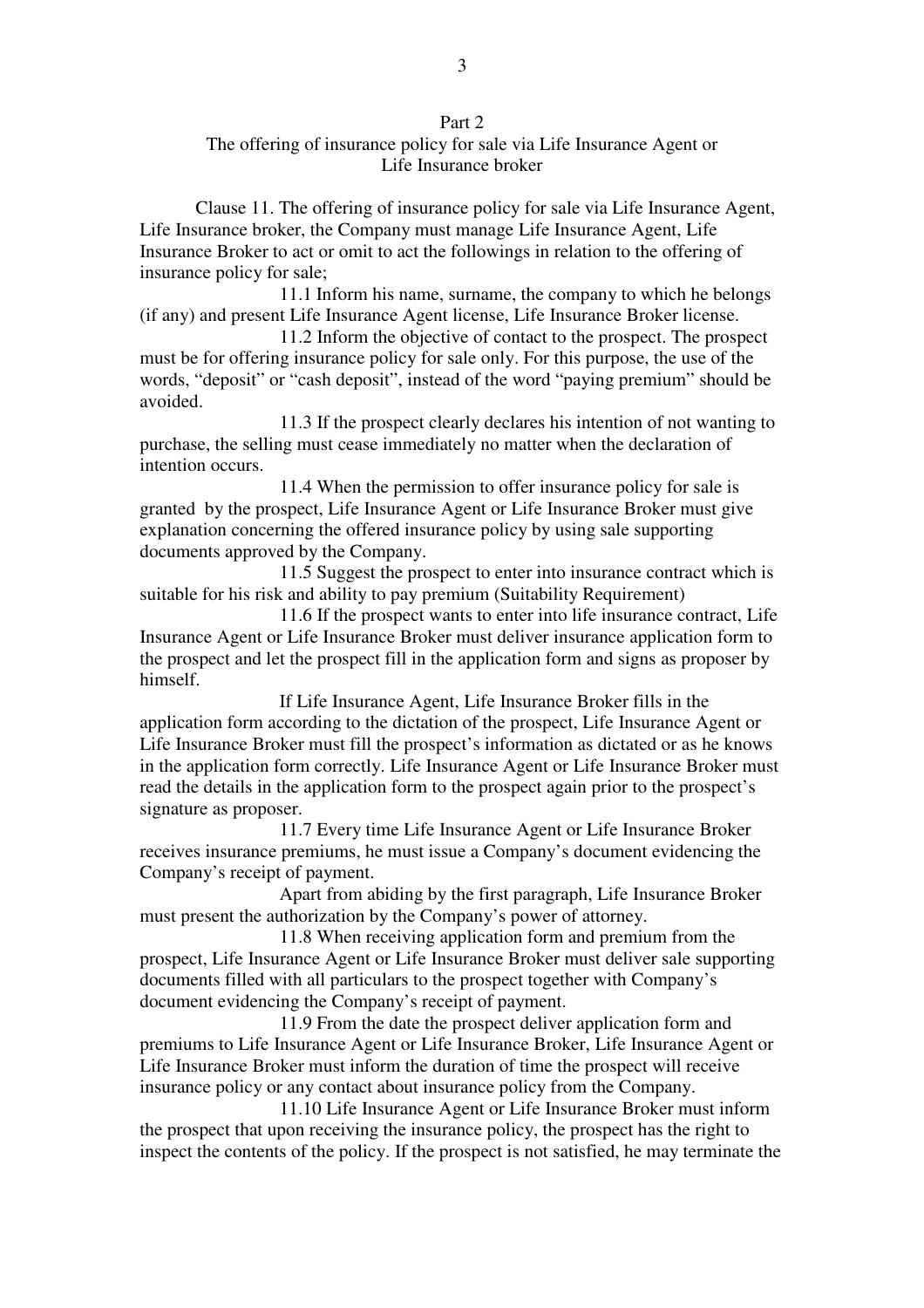contract within 15 days or more, depending on the types insurance policy proposed, from the date the insured receives insurance policy from the Company.

11.11 Life Insurance Agent or Life Insurance Broker must deliver application form and premium received from the prospect to the Company at the first opportunity the delivery can be done but not longer than the next working day.

Clause 12. The offering of unit-linked insurance policy for sale via Life Insurance Agent or Life Insurance Broker, Company must manage as follows;

12.1 Manage Life Insurance Agent or Life Insurance Broker offering unit-linked insurance policy to have Type gor  $(n)$  or kor  $(n)$  Investment License approved under the law on Securities and Exchange and pass the knowledge training on unit-linked policy in accordance with the curriculum prescribed by the Office and register under the rules, procedures and conditions as prescribed by the Registrar.

12.2 Manage Life Insurance Agent or Life Insurance Broker to act or omit to act as prescribed in clause 11 and to act or omit to act the followings;

(1) Explain about the offered policy by using Company's sale supporting documents together with invitation letter to purchase unit-link under the law on Securities and Exchange.

(2) Give advice according to accepted academic principles. Must posses of knowledge and understanding about mutual fund and must have referable evidence.

(3) Give advice to the insured regarding risk concerning unitlinked insurance risk and investment in unit-trust and life insurance policy.

(4) Not disclose insured's information to others

(5) Not receive fees or commission concerning unit-linked insurance and investment in unit-trust and life insurance policy from the insured apart from those specified in unit-linked insurance policy or in invitation letter.

Clause 13. In offering universal life policy for sale, the Company must manage Life Insurance Agent or Life Insurance Broker to pass knowledge training concerning universal life insurance policy as prescribed by the Office and be registered according to the rules, methods and conditions as prescribed by the Office. The Company must also manage the Life Insurance Agent or Life Insurance Broker the act or omit to act as prescribed in Clause 11 and give advice to the insured about the universal life policy risks.

Clause 14. Sale supporting documents must be approved by the Company and contain the following particulars;

14.1 Company's name and address

14.2 Insured's name and surname

14.3 Life Insurance Agent's or Life Insurance Broker's name and surname and signature space.

14.4 Date and time of offering insurance policy for sale

14.5 Summary of general conditions and benefits under insurance policy including exceptions and rights under insurance policy

14.6 Amount of premium under insurance policy and additional contract (if any), insurance period and premium payment period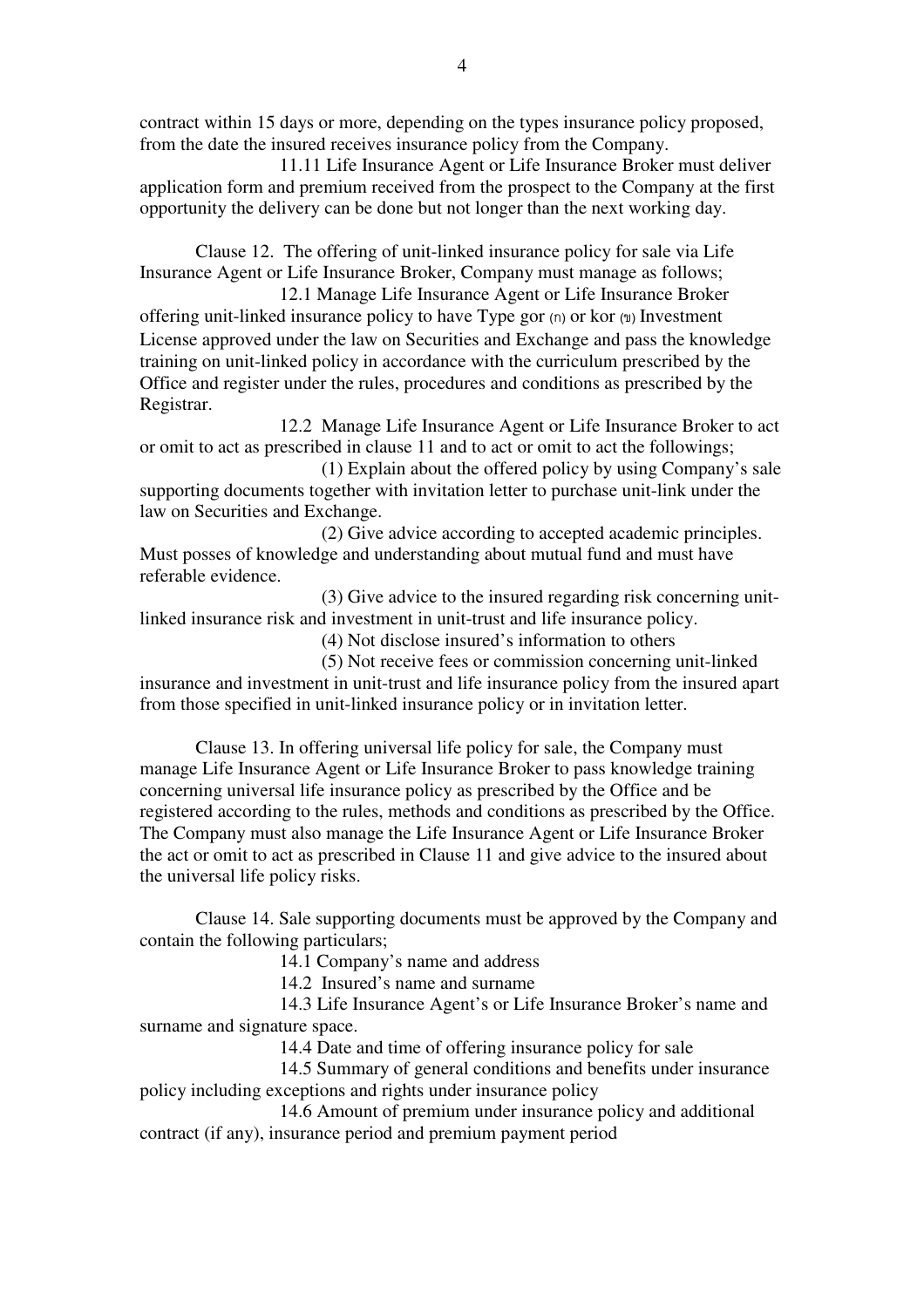14.7 Remark about the delivering of premium that it is the insured's duty and that the collecting premium of Life Insurance Agent or Life Insurance Broker is merely a service.

14.8 Channels of premium payment.

14.9 A warning for the insured to learn, read and understand the sale supporting documents.

Clause 15 Sale supporting documents for the offering of unit-linked insurance policy for sale must have the same particulars as clause 14 and also at least the followings;

15.1 Details of expenses and fees.

15.2 The amount of money the insured has to pay illustrating the portion of life insurance premium, additional coverage premium, expenses and investment.

Clause 16. Sale supporting documents for offering universal life insurance policy for sale must have the same particulars as clause 14 and 15 and also at least the followings;

16.1 Return rate given to the insured, principal calculated return rate, frequency and period in calculating return rate.

16.2 Estimated insurance surrender value table (if any)

 Life Insurance Agent or Life Insurance Broker must fill in particulars under 14.2, 14.3 and 14.4 when the prospect agrees to insure and deliver supporting sale documents to the prospect together with Company's document evidencing Company's receipt of payment.

 Information in the sale supporting documents for unit-linked insurance policy and universal life insurance policy must be current. If information used is the past Company's turnover, the insured should be warned that the use of past information is not an indicator of the future turnover.

#### Part 3

The Offering of insurance policy for sale via direct mail

Clause 17. Only Company can offer insurance policy for sale via this method.

Clause 18. Sale supporting documents sent to the receiver must contain at least the followings;

18.1 Company's name and address

18.2 Summary of general conditions and benefits under insurance policy, exceptions and rights under policy conditions

18.3 Amount of premium that must be paid by the insured,

insurance period and premium payment period.

18.4 Methods of premium payment and coverage commencement

date

 18.5. Period of time to issue insurance policy or insurance certificate (as the case may be)

## Part 4

The offering of insurance policy for sale via Bank (Bancassurance)